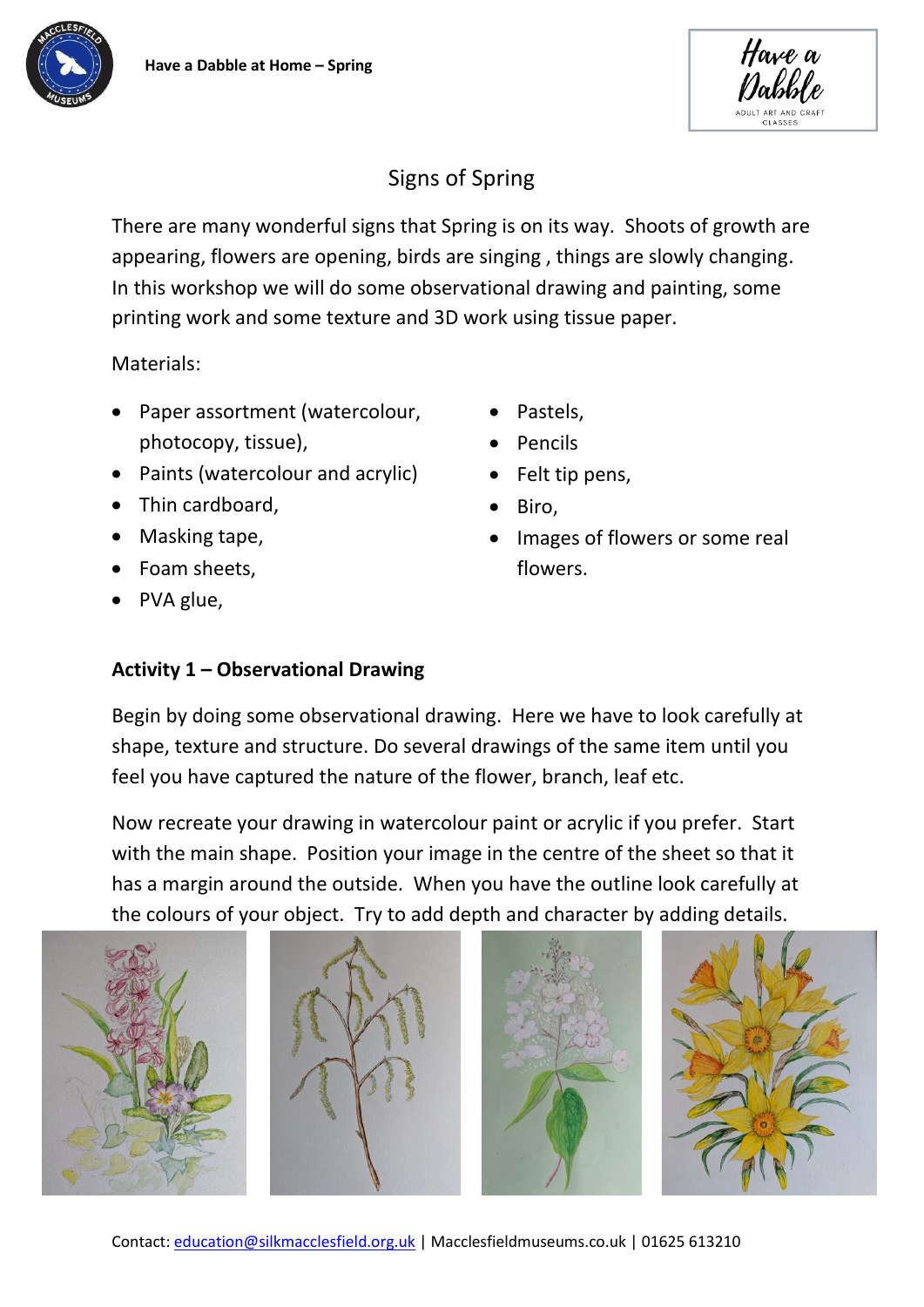

## **Activity 2 – Printing**

Take your foam sheet and, with a pencil, draw a simple shape of a spring flower of your choice. When happy with your drawing, take your biro pen and press into your

drawing to make a sharp image. I have done a snowdrop and a hellebore (Christmas rose).

Cut several pieces of paper the same size as your foam





stamp and then have fun printing. You can use either watercolour or acrylic paint. The examples below are all watercolour. You can use one or more colours, and white or coloured paper.

When the paint is dry you can enhance with more paint or with felt tip pens.



### **Activity 3 – Textured Tissue Paper**

Cut some thin cardboard to the size you would like to make your picture. I have used empty cereal boxes. Cover all of the card with PVA glue and then quickly press tissue paper into the glue. Create texture by pressing into it, shaping the tissue paper or pleating it.

Once you have covered the whole sheet you can add shapes and details using more tissue paper. Add more glue and then stick on tissue paper shapes for stems, flowers, leaves, etc.